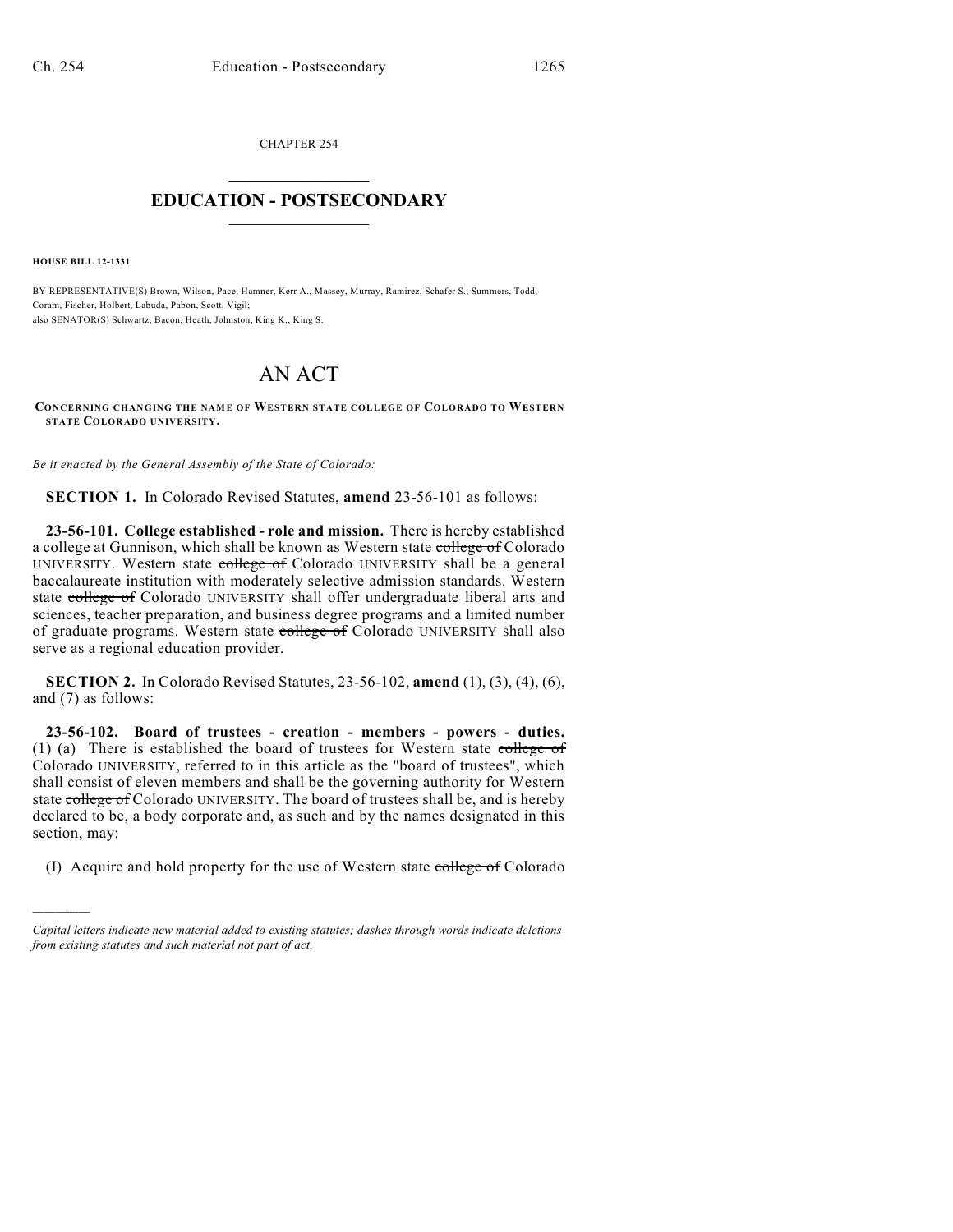UNIVERSITY;

(II) Be a party to all suits and contracts; and

(III) Do all things necessary to carry out the provisions of this article in like manner as municipal corporations of this state, including but not limited to the power to demand, receive, hold, and use for the best interests of Western state college of Colorado UNIVERSITY such money, lands, or other property as may be donated or devised to or for the college UNIVERSITY.

(b) The board of trustees and its successors shall have perpetual succession, shall have a seal, may make bylaws and regulations for the well-ordering and governance of Western state college of Colorado UNIVERSITY, and may conduct the business of the college UNIVERSITY in a manner not repugnant to the constitution and laws of this state. The board of trustees shall elect from the appointed members a chairperson, whose duties and responsibilities shall be prescribed in the duly adopted bylaws of the board of trustees. The board of trustees shall also elect a secretary and a treasurer, who are not members of the board and whose duties and responsibilities shall be prescribed in the duly adopted bylaws of the board of trustees. The staff of Western state college of Colorado UNIVERSITY shall provide staff support for the board of trustees.

(3) The tenth member of the board of trustees shall be a full-time junior or senior student at Western state college of Colorado UNIVERSITY, elected by the members of the student body of Western state college of Colorado UNIVERSITY. The term of the student member shall be one year, beginning July 1, 2003, and beginning July 1 each year thereafter. The student member shall be advisory, without the right to vote and without the right to attend executive sessions of the board of trustees, as provided by section 24-6-402, C.R.S. The student member shall have resided in the state of Colorado for not less than three years prior to the student's election.

(4) The eleventh member shall be a member of the faculty of Western state college of Colorado UNIVERSITY elected by other members of the faculty for a term of two years, beginning July 1, 2003, and beginning July 1 every odd-numbered year thereafter. The faculty member shall be advisory, without the right to vote and without the right to attend executive sessions of the board of trustees, as provided by section 24-6-402, C.R.S.

(6) Except as otherwise provided in this subsection (6), the powers, duties, and functions formerly performed by the trustees of the state colleges in Colorado with respect to Western state college of Colorado UNIVERSITY are hereby transferred to the board of trustees. Policies, resolutions, procedures, and agreements previously approved by the trustees of the state colleges in Colorado and applicable to Western state college of Colorado UNIVERSITY shall remain in force and effect unless and until changed by the board of trustees.

(7) In addition to those powers conferred elsewhere in this article, the board of trustees has the power to:

(a) Appoint a president of Western state college of Colorado UNIVERSITY;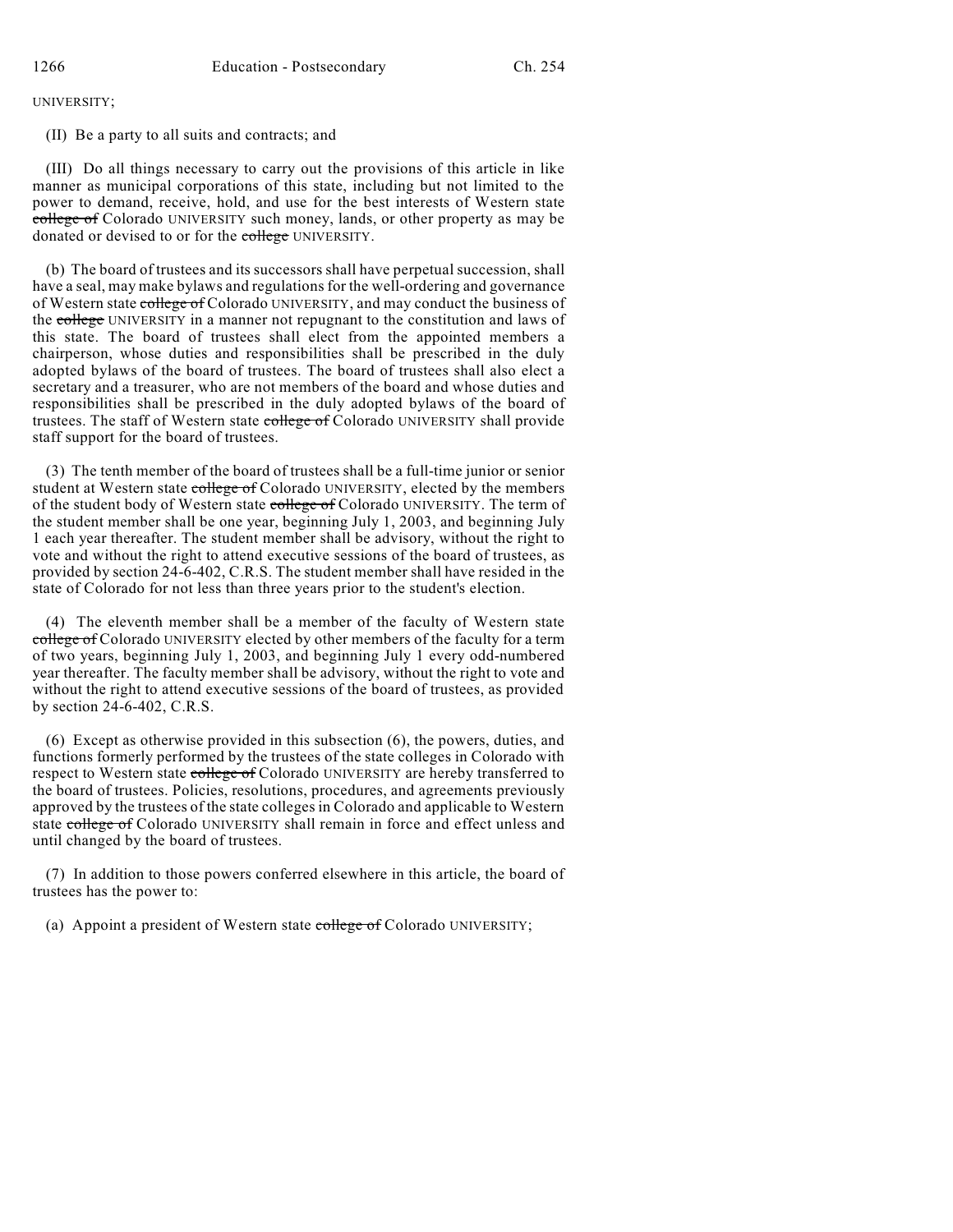(b) Appoint such other executive officers of the college UNIVERSITY as may be required;

(c) Appoint faculty and employees as may be required;

(d) Determine the compensation to be paid to the president, executive officers, faculty, and professional staff;

(e) With the advice of the faculty, prescribe the degree programs for the college UNIVERSITY; and

(f) Prescribe the student admissions qualifications.

**SECTION 3.** In Colorado Revised Statutes, 23-56-102.5, **amend** (1) as follows:

**23-56-102.5. Tuition - repeal.** (1) For fiscal years 2011-12 through 2015-16, the board of trustees, in accordance with section 23-5-130.5, shall annually set the amount of tuition to be paid by students with in-state classification and by nonresident students who enroll in and attend Western state college of Colorado UNIVERSITY.

**SECTION 4.** In Colorado Revised Statutes, 23-56-103, **amend** (1) and (2); and **add** (4) as follows:

**23-56-103. Board of trustees for Western state Colorado university fund creation - control - use.** (1) There is created in the state treasury the board of trustees for Western state college of Colorado UNIVERSITY fund, referred to in this section as the "fund", which shall be under the control of and administered by the board of trustees in accordance with the provisions of this article. Except as otherwise allowed by state law, including but not limited to section 24-36-103 (2), C.R.S., all moneys received or acquired by the board of trustees or by Western state college of Colorado UNIVERSITY shall be deposited in the fund, whether received by appropriation, grant, contract, or gift or by sale or lease of surplus real or personal property or by any other means, whose disposition is not otherwise provided for by law. All interest and income derived from the deposit and investment of moneys in the fund shall be credited to the fund. The moneys in the fund are hereby continuously appropriated to the board of trustees and shall remain in the fund and shall not be transferred or revert to the general fund of the state at the end of a fiscal year.

(2) The moneys in the fund shall remain under the control of the board of trustees and shall be used for the payment of salaries and operating expenses of the board of trustees and of Western state college of Colorado UNIVERSITY and for the payment of any other expenses incurred by the board of trustees in carrying out its powers and duties.

(4) (a) ALL UNEXPENDED AND UNENCUMBERED MONEYS REMAINING IN THE BOARD OF TRUSTEES FOR WESTERN STATE COLLEGE OF COLORADO FUND AS OF AUGUST 7, 2012, SHALL BE TRANSFERRED TO THE BOARD OF TRUSTEES FOR WESTERN STATE COLORADO UNIVERSITY FUND.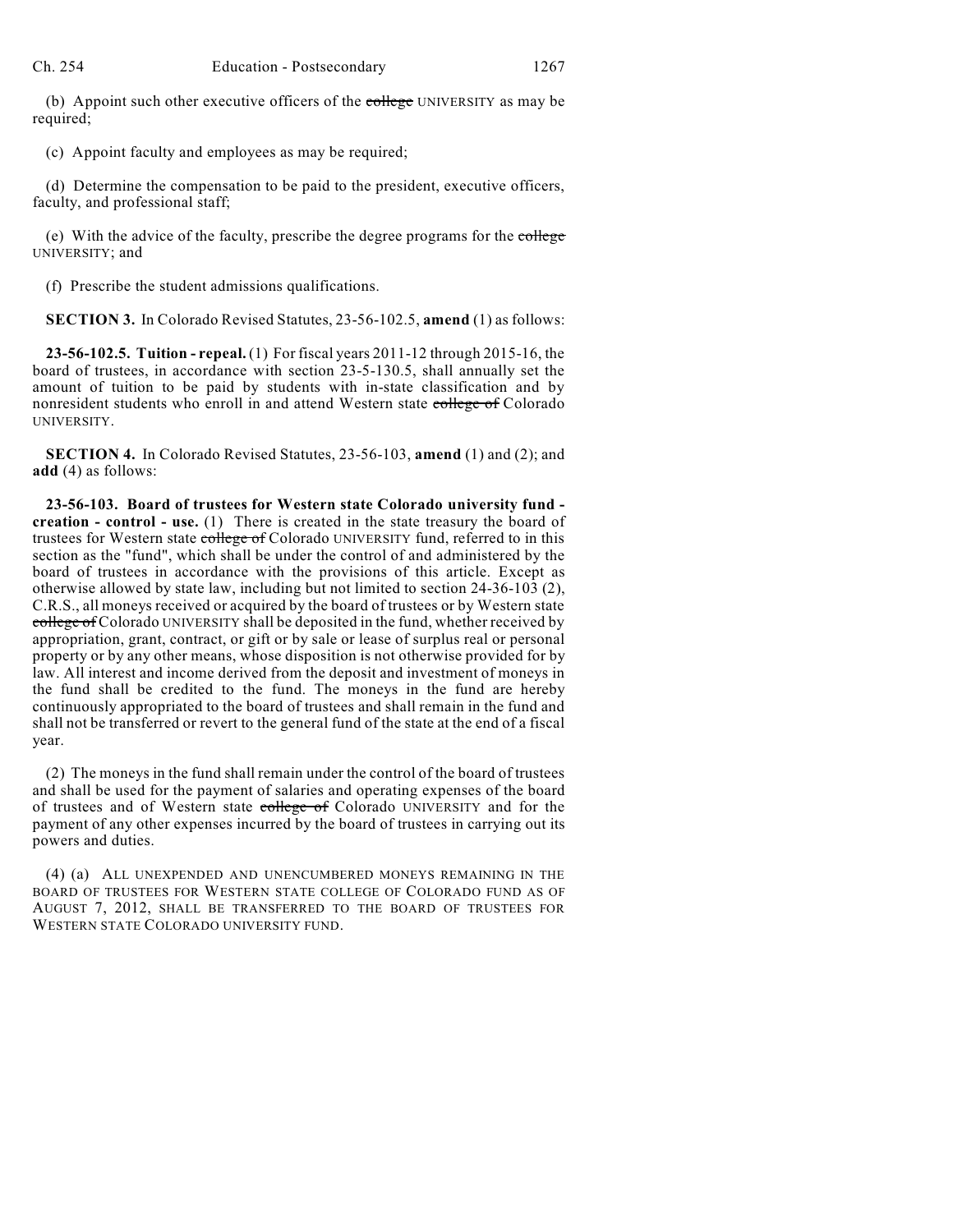(b) THIS SUBSECTION (4) IS REPEALED, EFFECTIVE JULY 1, 2013.

**SECTION 5.** In Colorado Revised Statutes, **amend** 23-56-104 as follows:

**23-56-104. Status and control.** The buildings and premises of the Western state college of Colorado UNIVERSITY shall form a part of the school system of the state and shall be controlled and managed by the board of trustees.

**SECTION 6.** In Colorado Revised Statutes, **amend** 23-56-105 as follows:

**23-56-105. Board of trustees empowered to lease grounds.** For the purpose of providing dormitories, living and dining halls, or cottages and equipment for the use of Western state college of Colorado UNIVERSITY, and to enable the construction, financing, and ultimate acquisition thereof, and to aid in improving undeveloped portions of the grounds of the Western state college of Colorado UNIVERSITY, the board of trustees is empowered to lease grounds under its control to private persons or corporations for a term not exceeding fifty years and subject to regulations as it may prescribe, and upon the condition that the private persons or corporations shall construct and equip on the leased grounds buildings or improvements as the board of trustees designates or approves and secure reimbursement for money invested therein from the rentals of the buildings or from their sale to the board of trustees acting for the state.

**SECTION 7.** In Colorado Revised Statutes, **amend** 23-56-106 as follows:

**23-56-106. No authority to obligate state.** Nothing in this article shall constitute authority to enter into a contract which in any way creates a debt or obligation upon the state on account of the construction of buildings or improvements; but buildings and improvements erected on lands under the control of the board of trustees and devoted to the uses of Western state college of Colorado UNIVERSITY under the terms of this article and the leasehold interest shall be exempt from taxation so far as permitted by the state constitution.

**SECTION 8.** In Colorado Revised Statutes, 23-1-108, **amend** (7) (g) (II) (F) as follows:

**23-1-108. Duties and powers of the commission with regard to systemwide planning.** (7) (g) As used in this subsection (7), unless the context otherwise requires:

(II) "State institution of higher education" means a public postsecondary institution that is governed by:

(F) The board of trustees of Western state college of Colorado UNIVERSITY;

**SECTION 9.** In Colorado Revised Statutes, 23-1-113.5, **amend** (2) as follows:

**23-1-113.5. Commission directive - resident admissions.** (2) (a) The provisions of subsection (1) of this section regarding the fraction of students who are in-state students attending the Colorado school of mines shall also apply to Western state college COLORADO UNIVERSITY.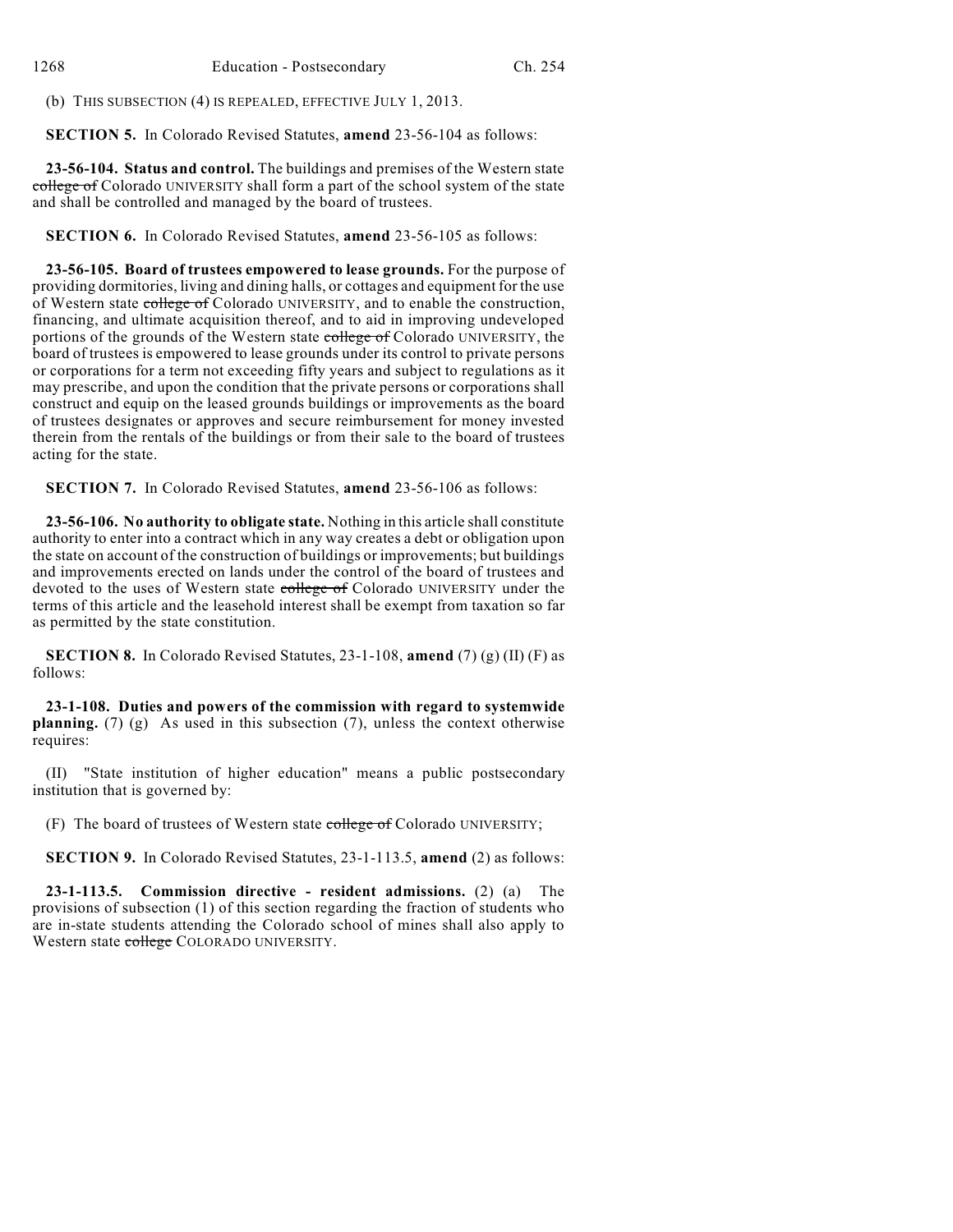(b) Repealed.

(c) After one hundred percent of all qualified Colorado applicants have been accepted by Adams state college, Colorado Mesa university, and Western state college of Colorado UNIVERSITY, the provisions of subsection (1) of this section regarding the fraction of students who are in-state students shall cease to apply to said three state institutions of higher education.

(d) After one hundred percent of all qualified Colorado applicants have been accepted by Adamsstate college, Fort Lewis college, Colorado Mesa university, and Western state college of Colorado UNIVERSITY, the provisions of subsection (1) of this section regarding the fraction of students who are in-state students shall cease to apply to said four state institutions of higher education.

**SECTION 10.** In Colorado Revised Statutes, 23-1-127, **amend** (1) and (3) as follows:

**23-1-127. Commission directive - regional education providers - criteria.** (1) The general assembly finds, determines, and declares that:

(a) The Colorado commission on higher education can better serve the citizens of this state by providing oversight and direction for the provision of regional education at Adams state college, Colorado Mesa university, and Western state college of Colorado UNIVERSITY; and

(b) As regional education providers, Adams state college, Colorado Mesa university, and Western state college of Colorado UNIVERSITY shall have as their primary goal the assessment of regional educational needs and, in consultation with the Colorado commission on higher education, the allocation of resources for the purposes of meeting those needs.

(3) The Colorado commission on higher education shall, in consultation with Adams state college, Colorado Mesa university, and Western state college of Colorado UNIVERSITY, establish the criteria for designation as a regional education provider.

**SECTION 11.** In Colorado Revised Statutes, 23-5-101.5, **amend** (4) (j) introductory portion and (6) (d) as follows:

**23-5-101.5. Enterprise status of auxiliary facilities - definitions.** (4) The following auxiliary facilities shall be designated as enterprises in accordance with the requirements of this section:

(i) Western state  $\frac{1}{2}$  colorado UNIVERSITY:

(6) Notwithstanding paragraph (a) of subsection (3) of this section relating to the designation of auxiliary facilities as enterprises:

(d) Any auxiliary facilities of Western state college of Colorado UNIVERSITY that were a part of any state colleges enterprise pursuant to paragraph (g) of subsection (4) of this section in existence prior to the establishment of the board of trustees of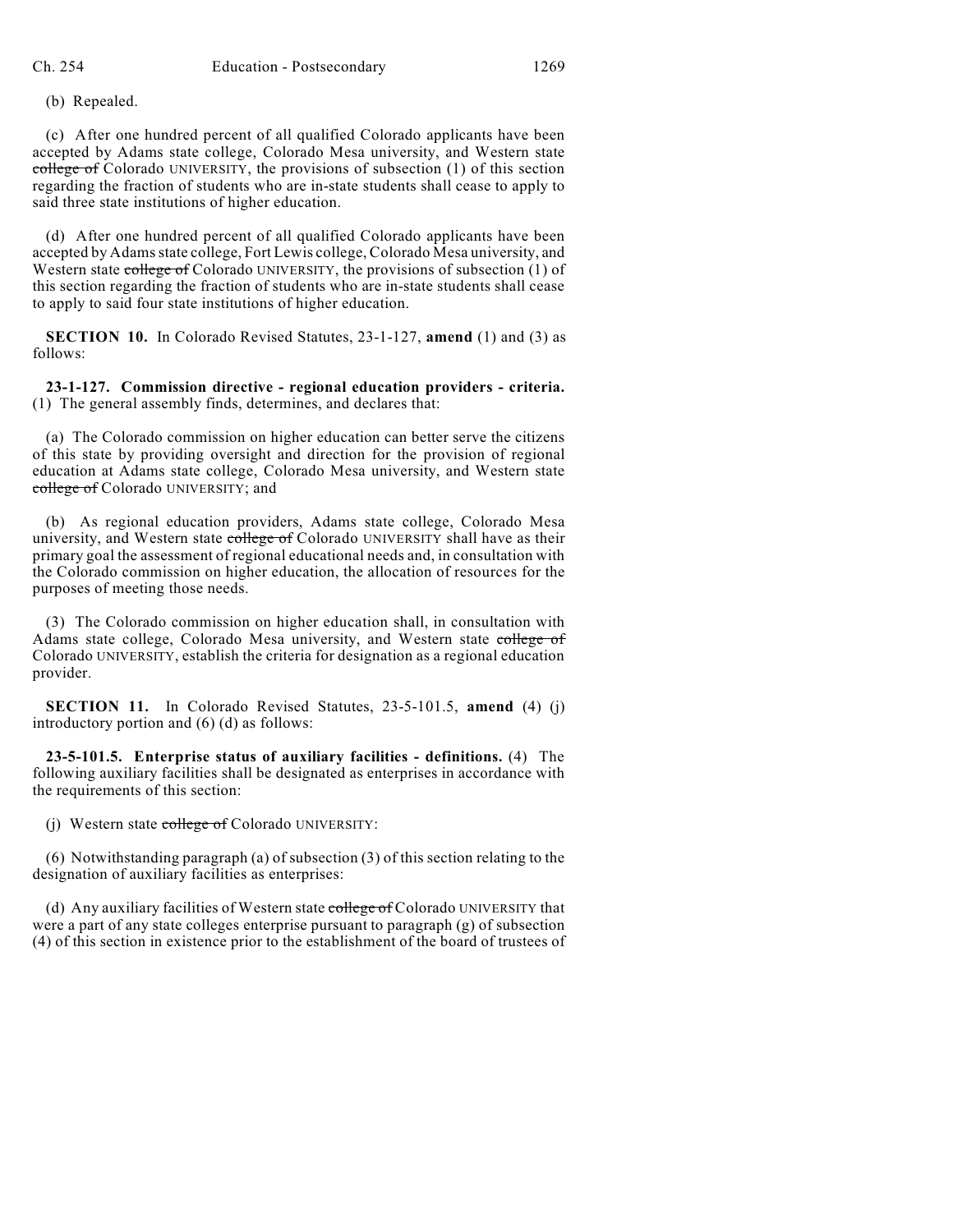Western state college of Colorado UNIVERSITY in section 23-56-102 shall, as they relate to Western state college of Colorado UNIVERSITY, be designated enterprises of the board of trustees of Western state college of Colorado UNIVERSITY.

**SECTION 12.** In Colorado Revised Statutes, 23-5-101.7, **amend** (1) as follows:

**23-5-101.7. Enterprise status of institutions of higher education.** (1) As used in this section, unless the context otherwise requires, "institution of higher education" or "institution" means the Colorado state university - Pueblo, Adams state college, Colorado Mesa university, Metropolitan state college of Denver, Fort Lewis college, Western state college of Colorado UNIVERSITY, the university of northern Colorado, Colorado school of mines, the university of Colorado, Colorado state university, and all community colleges governed by the state board for community colleges and occupational education.

**SECTION 13.** In Colorado Revised Statutes, 23-5-106, **amend** (1) as follows:

**23-5-106. Authority of governing boards - general - health care insurance - contracts of indemnity.** (1) The governing board of any state institution of higher education has the authority to promulgate rules and regulations for the safety and welfare of students, employees, and property, to promulgate rules and regulations necessary for the governance of the respective institutions, and to promulgate rules and regulations deemed necessary to carry out the provisions of sections 23-5-106 to 23-5-110. Western state college COLORADO UNIVERSITY shall not refuse to admit any Colorado resident qualified in accordance with applicable Colorado commission on higher education admission standards.

**SECTION 14.** In Colorado Revised Statutes, 23-5-111.4, **amend** (3) (a) as follows:

**23-5-111.4. Tuition for members of the National Guard.** (3) (a) For the purposes of this section, "designated institution of higher education" means the Colorado state university - Pueblo, Adams state college, Colorado Mesa university, Metropolitan state college of Denver, Fort Lewis college, Western state college of Colorado UNIVERSITY, all independent area vocational schools, all local district colleges, the university of northern Colorado, the university of Colorado at Boulder, the university of Colorado at Denver, the university of Colorado at Colorado Springs, Colorado state university, the Colorado school of mines, the university of Colorado health sciences center, all community colleges governed by the state board for community colleges and occupational education, and any private institution of higher education in Colorado that qualifies for the college opportunity fund pursuant to article 18 of this title and that offers an accredited certificate or degree program in homeland security. For a member of the Colorado National Guard enrolled in a private institution of higher education, tuition assistance shall be limited to the completion of the accredited certificate or degree program in homeland security and shall be provided at the discretion of the adjutant general of the department of military and veterans affairs. The tuition benefit to members of the Colorado National Guard under this subsection (3) for an accredited certificate or degree program in homeland security shall not exceed the moneys appropriated annually to the Colorado National Guard pursuant to section 23-3.3-202.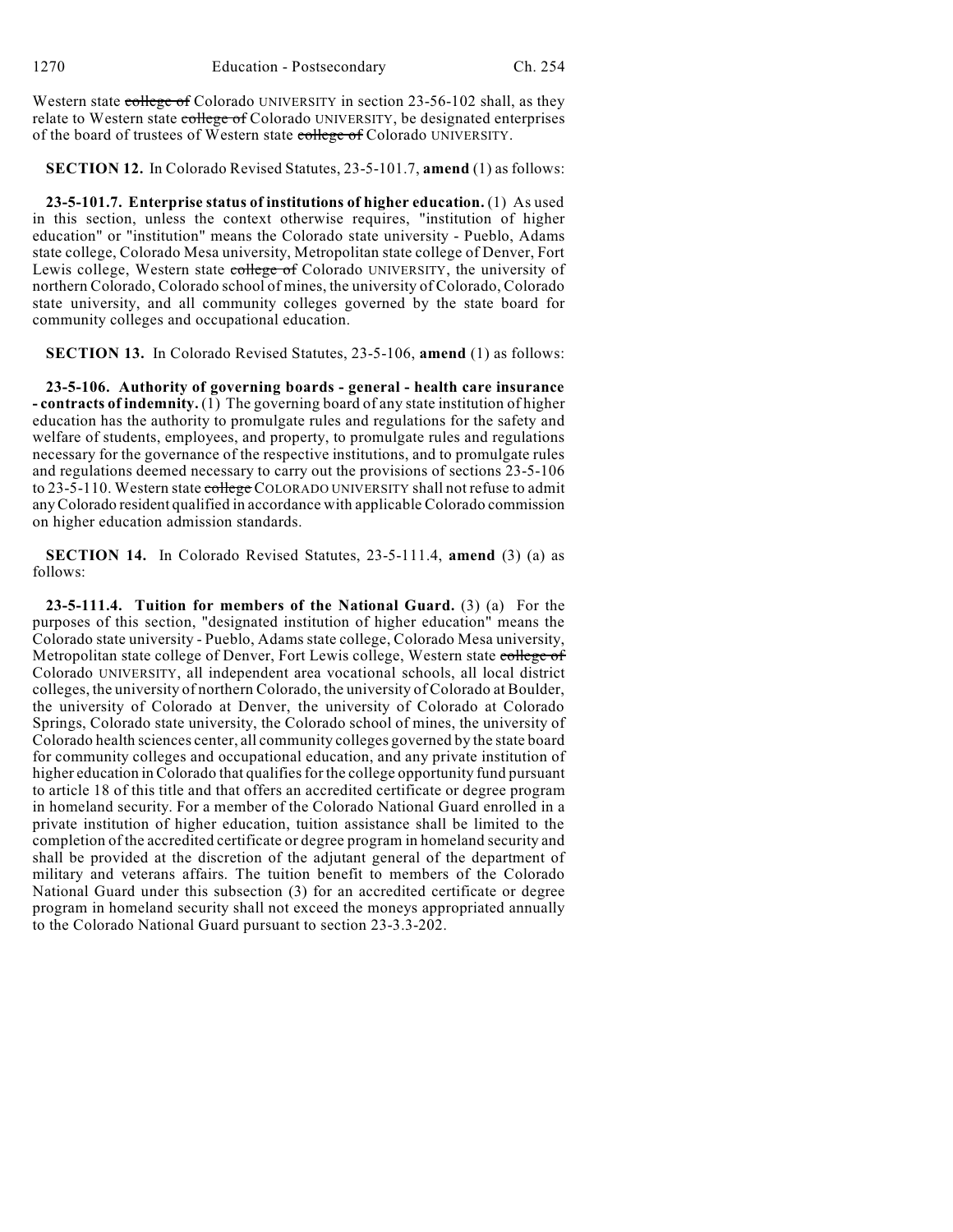**SECTION 15.** In Colorado Revised Statutes, **amend** 23-5-117 as follows:

**23-5-117. Governing boards - delegation of personnel power.** The governing board of any state-supported institution of higher education may delegate all or part of its power over personnel matters, including the power to hire or to fire employees exempt from the personnel system, to the chief executive officer of the institution governed by such board. The governing board may authorize the chief executive officer to delegate to other officers of the institution any power so delegated pursuant to this section. The governing board of each state-supported institution of higher education, except the university of Colorado, Colorado state university, the university of northern Colorado, the Colorado school of mines, Fort Lewis college, Adams state college, Colorado Mesa university, Western state college of Colorado UNIVERSITY, or Metropolitan state college of Denver, after consultation with faculty representatives chosen by the faculty, shall prepare, enact, promulgate, administer, and maintain in place policies and practices which afford due process procedures for those faculty members exempt from the state personnel system who are terminated, including terminations resulting from reductions in force.

**SECTION 16.** In Colorado Revised Statutes, 23-5-124, **amend** (6) (c) (X) as follows:

**23-5-124. Student enrollment - prohibition - public peace and order convictions.** (6) For purposes of this section, unless the context otherwise requires:

(c) "State-supported institution of higher education" means any postsecondary institution that is governed by:

(X) The board of trustees for Western state  $\frac{1}{2}$  colorado UNIVERSITY;

**SECTION 17.** In Colorado Revised Statutes, 23-5-127, **amend** (4) (b) as follows:

**23-5-127. Unique student identifying number - social security number prohibition.** (4) (b) Adams state college, Colorado Mesa university, Western state college COLORADO UNIVERSITY, and Metropolitan state college of Denver shall implement the provisions of paragraph (a) of this subsection (4) on or before July 1, 2008. All other postsecondary institutions shall implement the provisions of paragraph (a) of this subsection (4) on or before July 1, 2009.

**SECTION 18.** In Colorado Revised Statutes, 23-18-102, **amend** (10) (a) (VI) as follows:

**23-18-102. Definitions.** As used in this article, unless the context otherwise requires:

(10) (a) "State institution of higher education" means a public postsecondary institution that is governed by:

(VI) The board of trustees of Western state college of Colorado UNIVERSITY;

**SECTION 19.** In Colorado Revised Statutes, 24-1-114, **amend** (4) (k) as